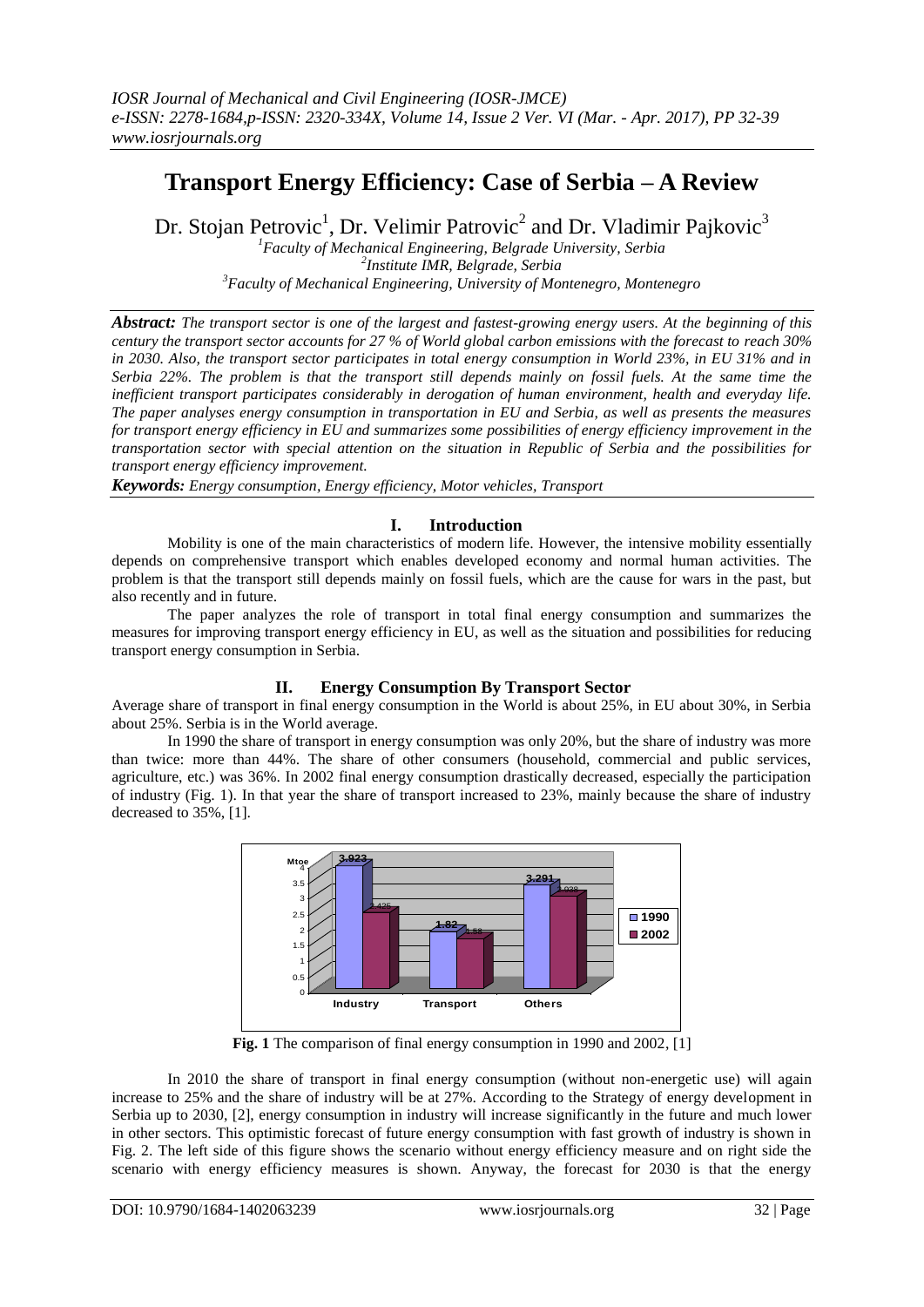consumption of transport sector will slightly increase if the energy efficiency measures would not be undertaken and if they would be applied the energy consumption of transport will even decrease. The share of transport will be lower than in 2010., i.e. under 23% if energy efficiency measures would not be applied and they would be applied the share of transport will be still lower, almost 21%. Of course, the main reason is optimistic version that industry would have intensive growth, [2].



**Fig. 2** The forecast of energy consumption in Serbia without (left) and with (right) energy efficiency measures

It is interesting to compare transport energy consumption in EU and Serbia. Distribution of final energy consumption by source in EU and Serbia in 2013 is shown in Fig. 3. The use of oil is the biggest in both cases, over 30%, mainly because of its use in transport. As concerns the different energy sources, Serbia has bigger share in electricity and solid fuel, as well as in the use of wood for heating, but EU has bigger share in the use of oil and gas, [3].



**Fig. 3** Final energy consumption by source in EU and Serbia in 2013, [3]

As already said, the transport is the biggest consumer of oil. The share of transport in oil consumption is increasing and it is now over 60%. Ten years ago, in 2004, this share was in EU 61.5% and in Serbia 59.8%. In 2013 the share of transport was in EU 64% and in Serbia 61.8% (Fig. 4).



**Fig. 4** Distribution of oil consumption by sectors, [3]

Transport is mainly depended on fossil fuel. In 2004 oil share in total transport energy consumption in EU was 96%. In spite of EU trend to reduce oil consumption, the transport still uses 94% of oil in 2013, mainly in road transport where oil participates with 95% in total road transport energy consumption (Fig. 5). In Serbia oil participates with 98% in transport energy consumption in 2013 and almost all is used in road transport.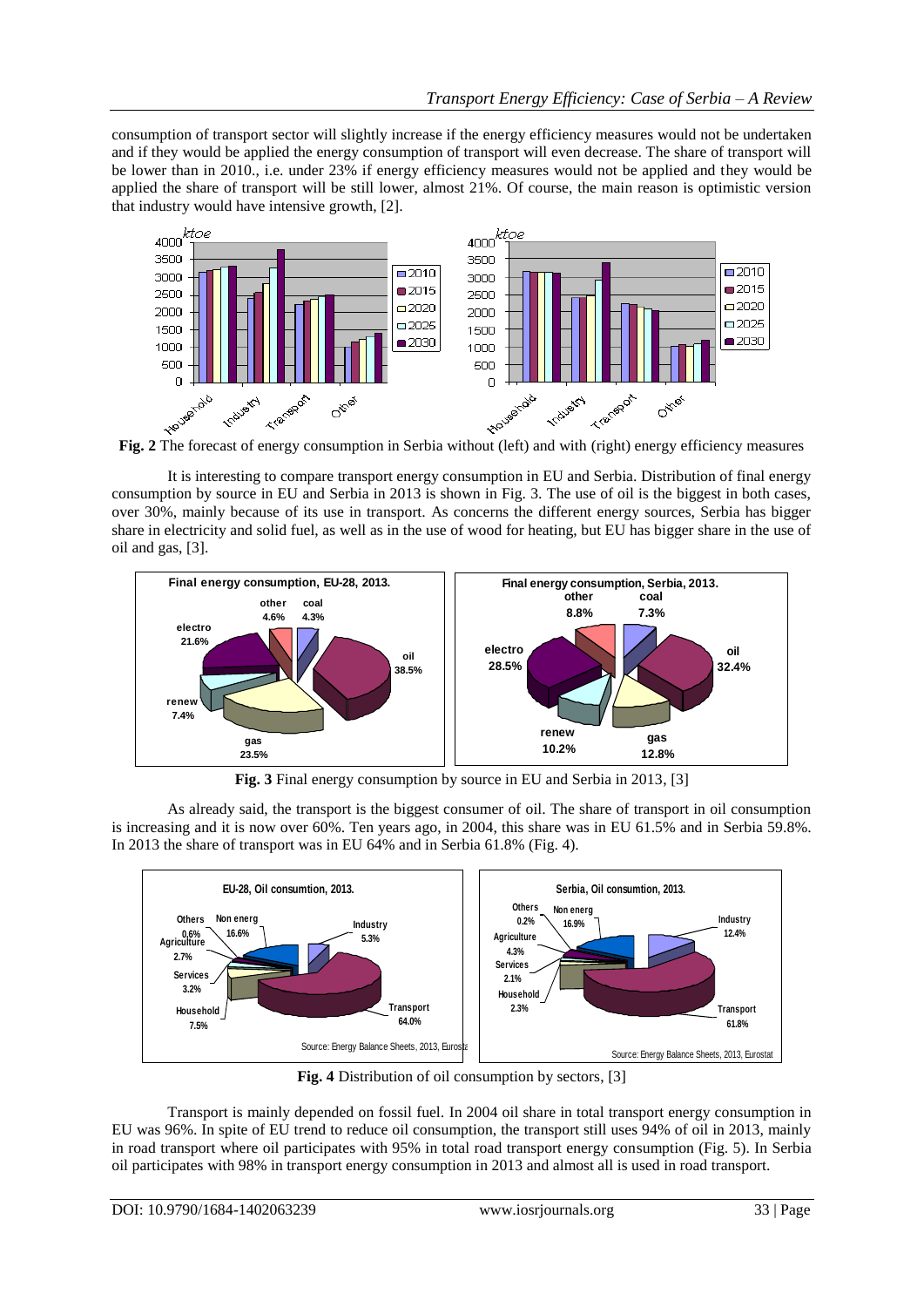

**Fig. 5** Distribution of transport energy consumption by used fuel, [3]

A trend of road transport distribution of used different fuel obtained from oil is also very interesting. In 2005 the ratio of gasoline and diesel fuel used in transport in Serbia was 41.5% and 51.8% respectivly. This ratio is been now changed in favor of diesel fuel. In Serbia in 2012 the ratio of gasoline to diesel fuel was 19.2% to 63.1% and in 2013 this ratio was 18.2% to 65.7% (Fig. 6). Actually, the share of diesel fuel is increasing by 5% yearly. The ratio gasoline to diesel fuel in EU in 2013 was 21.8% to 68.8% (these ratios are bigger because of smaller average share of LPG use in EU).



**Fig. 6** Distribution of different fuels used in transport, [3]

As already said, the road transport is the biggest transport energy consumer. Road transport accounts for more than 80% of total energy consumption used by transportation (Fig. 7).



**Fig. 7** Distribution of transport energy consumption by different sectors, [3]

Roughly two-thirds of transport energy is used for passenger mobility while one-third is used to move freight. Fig. 8 shows interesting transport energy distributions by different transport modes in EU in 1990 and 2004. Of course, energy consumption is increased in all modes in 2004, but it is interesting that share of aviation and LDV was increased. There is about 70 Mtoe increase since 1990 in total transport energy consumption, of which 24 Mtoe for cars, 30 Mtoe trucks and light vehicle, and 18 Mtoe for air. Also there are slight decline of road transport (from 84% in 1990 to 80% in 2004), increase in aviation (from 11 to 14%, almost 30%) and increase for goods transport (from 28% to 31%).

Having in mind all said in this subchapter it is clear that in order to reduce the consumption of energy in transport, and primarily to reduce dependence on oil which substantially originates from abroad, it is necessary to improve the energy efficiency of transport. Question is how?

In order to improve energy efficiency in transport, a combination of different actions can be used. These actions include, [4]: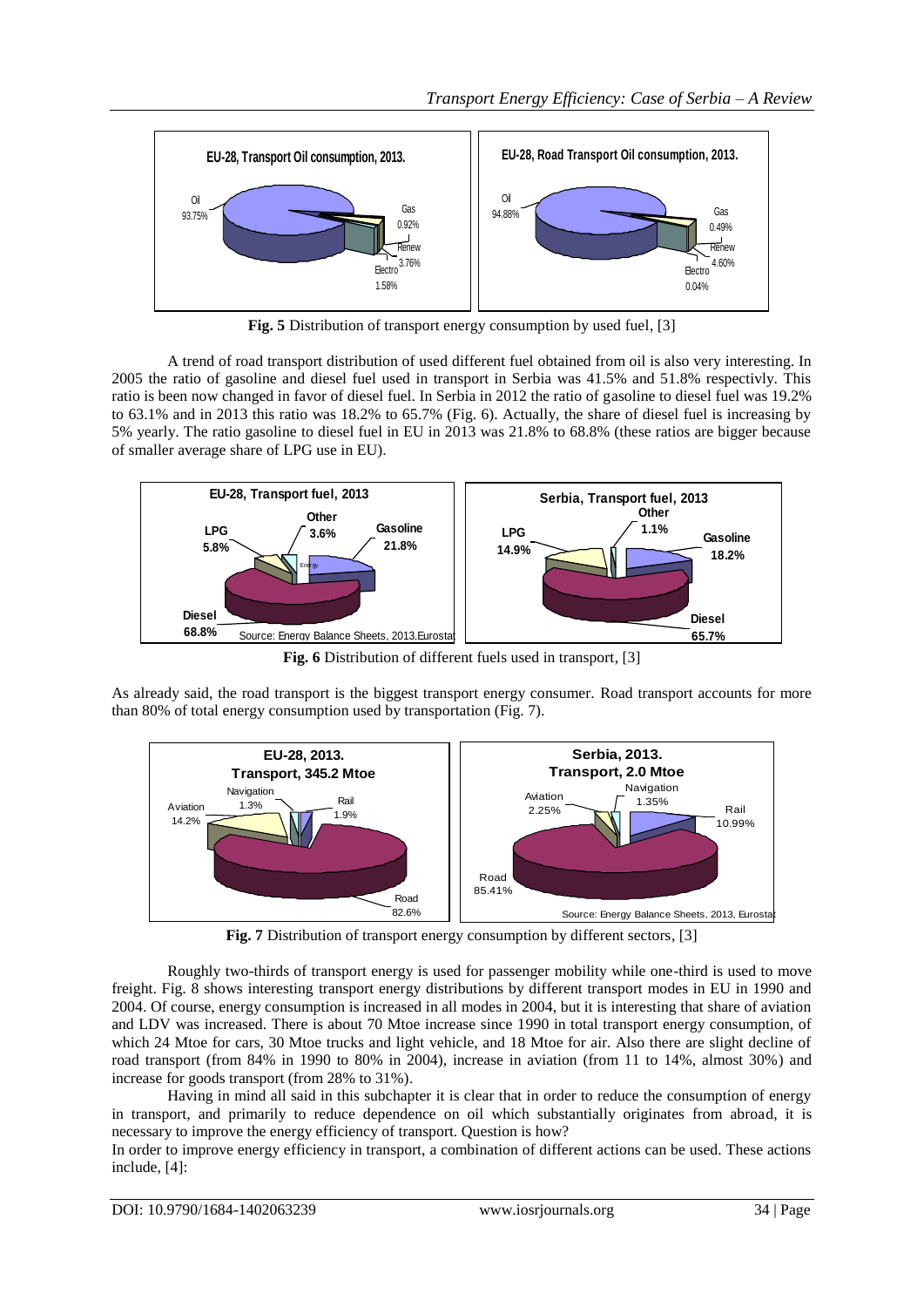- The improvement of transportation means;
- The improvement of traffic conditions;
- The introduction of regulatory measures.



**Fig. 8** Distribution of transport energy consumption by different transport modes, [4]

*The improvement of transportation means includes:*

- Fleet renewal;
- Improvement of vehicle energy efficiency:
- Fuel consumption and exhaust emissions reduction of conventional IC engines by the improvement of mixture formation and combustion;
- The application of high pressure turbo charging;
- The development of alternative or hybrid drive;
- The application of alternative fuels;
- The improvement of vehicle design;
- The application of efficient tires;
- The optimization of gear shifting, etc.

*The improvement of traffic conditions can include:*

- Modal shift transfer from individual to public transport;
- Prevention of inefficient use of vehicle;
- Improved transport and mobility planning;
- The use of public transport;
- Better town and other spatial planning, better integration of logistical services and support for new combinations of public and private transport;
- The consumer education and "eco driving";
- The speed limits;
- The use of new information technologies for better logistical planning;

The development of combined transport, etc.

*The introduction of regulatory measures includes:*

- The use of taxes and other pricing instruments to influence the choice of transport in favor of rail and waterways;
- Tax benefits for energy efficient trucks and cars;
- The enforcement of speed limits;
- The establishment of energy efficiency standards;
- The steady increase of energy prices, regardless of fluctuations in the price for energy sources on the market;
- Internalizing all external costs, such as environmental, pollution and health costs into transport fuel prices.

### **III. EU Position On Energy Efficiency In Transport Sector**

The experience of EU in transport energy efficiency is very precious. EU EE policy in transport sector is defined in general by Directive 2012/27/EU of the European Parliament from 25 October 2012 on energy efficiency, [5]. The plan and program of measures for improvement of overall energy efficiency in EU Member States, as well as transport EE, is defined by 3rd National Energy Efficiency Action Plan (NEEAP3), [6]. This plan includes for transport 120 possible measures. These measures can be grouped in four subsets, [7]: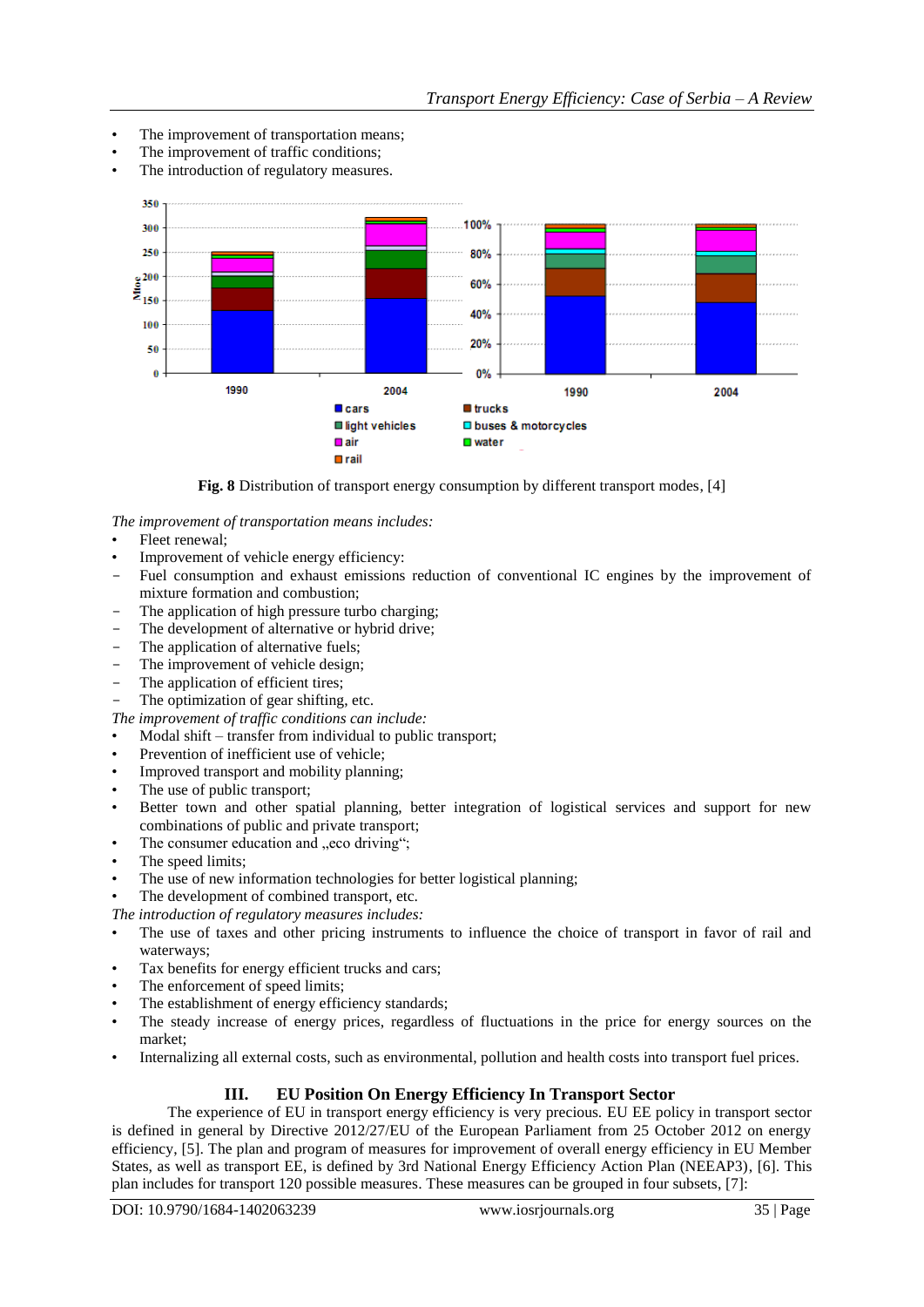- vehicle energy efficiency (12 measures),
- fleet renewal (36 measures),
- inefficient use of vehicles (46 measures), and
- modal shift (26 measures).

First group of measures is aiming at improving the vehicles energy efficiency. These measures are those concerning standards on energy efficient vehicles, mainly addressed to cars and voluntary agreements, also addressed now to freight vehicles.

Second group of measures is aiming at facilitating the purchase of energy efficient new vehicles. These measures include labeling, financial and fiscal policies aiming at facilitating the purchase of energy efficient vehicles and public procurement.

Third group of measures is aiming at improving the inefficient use of the vehicles, acting on the reduction of traffic congestion, improvement of driving styles, vehicle maintenance and limitation of vehicles speed.

Fourth group of measures is aiming at facilitating modal shift for both the passenger and goods modes. These measures include the infrastructural policies, as well as fiscal and informative initiatives favoring public transport.

Each EU Member State has to implement its own NEEAP according to guidelines from European Commission, [6], and to apply chosen measures. Fig. 9 shows the number of applied measures according to NEEAP3 in different EU Member States. As an example, the transport measures applied in Croatia according NEEAP3 will be shortly presented, [8]:

T.1 – Eco-driving training and promotion, 2011-2016

- T.2 Intermodal freight transport, 2014-2015
- T.3 Establishing a new payment system for the special environmental charge for motor vehicles, 2013-2016
- T.4 Promotion of integrated transport, 2014-2020

T.5 – Speed limits, 2014-2016

T.6 – Financial incentives for energy efficient vehicles, 2014-2020

T.7 – Developing an alternative fuel infrastructure, 2014 -2030

T.8 – Intelligent transport management, 2011-2020

T.9 – Introduction of special motor vehicle tax based on CO2 emissions, 2014-2020.



Source MURE Database

**Fig. 9** Number of applied measures according to NEEAP3 in different EU Member States, [7]

### **IV. Situation Of EU Energy Efficiency In Transport Sector**

Before 2007 transport energy consumption had steady rise with the maximum at 2007 of about 380 Mtoe as a result of constant increase of passenger car number and intensive freight transport (Fig. 10). This maximum is a result of permanent increase of transport consumption in the main EU countries, except of Germany who had almost constant energy consumption from 1990 to 2013.

Since 2007 the energy consumption of the EU transport sector has been decreasing (by 1.6% per year from 2007 to 2013). This trend is mainly explained by a stable or decreasing consumption in the five largest EU countries: stability in Germany since 2005 and France since 2000 and decrease in UK, Spain and Italy with the economic recession (by 4.5 and 2.6% per year for Spain and Italy respectively). In spite of increased number of vehicles, this stable or decreasing consumption is a result of the introduction of measures for the improvement of energy efficiency in transport sector.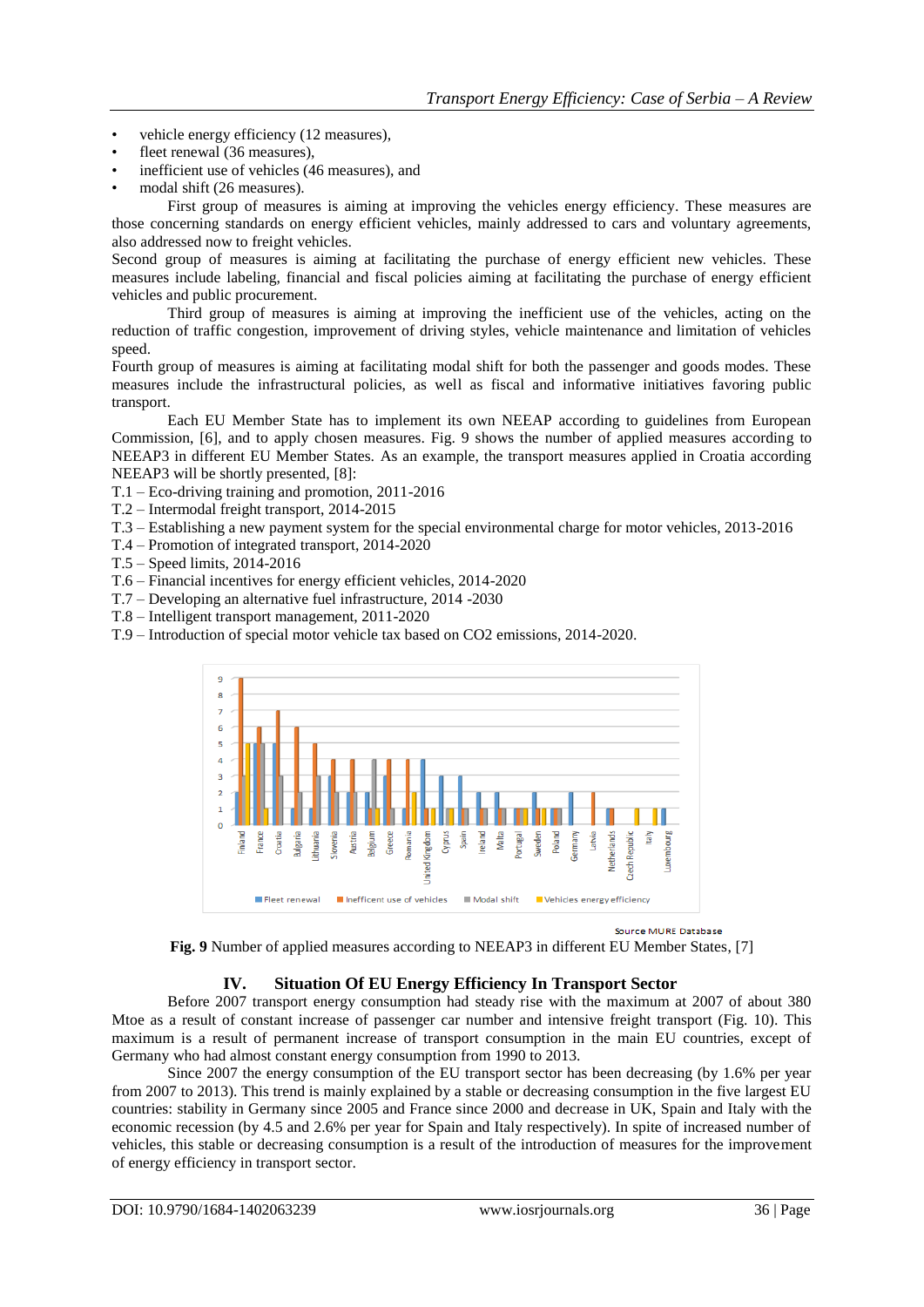

**Fig. 10** Transport energy consumption in EU (right scale) and in some of its Member states (left scale)

Actually, the value of energy consumption is not real measure of energy efficiency. The increase of energy consumption can be obtained in spite of increase of energy efficiently. Unfortunately it is very difficult to find exact measure of energy efficiency, especially since it depends not only on fuel consumption, but also on vehicle mass, mass of freight, number of passengers, distance travel, etc. As a measure for energy efficiency in EU is adopted energy efficiency index measure according so called ODEX procedure.

Figure 11 shows energy efficiency index (ODEX) for final energy consumers for overall EU-27. There is total 12% energy efficiency improvement between 2000 and 2010 (or 1.2%/year), regular and larger gains for households (1.6%/year), no progress for industry since the beginning of the economic crisis (1.2%/year until 2007) and lower progress for transport from 2007 (0.9%/year), due to negative savings for the transport of goods since the economic crisis.



**Fig. 11** Trends of energy efficiency index in EU: overall and in different sectors, [9]

Figure 12 shows energy efficiency index (ODEX) for total transport and some modes of road transport. The energy efficiency of transport in the EU improved by 1.2%/year between 2000 and 2013, as measured according to the ODEX indicator. Greater progress was achieved in the energy efficiency of both cars and airplanes than in the rest of the sector. Energy efficiency progress slowed down for trucks and light vehicles since 2005, with no more efficiency progress since 2007 because of the economic crisis.

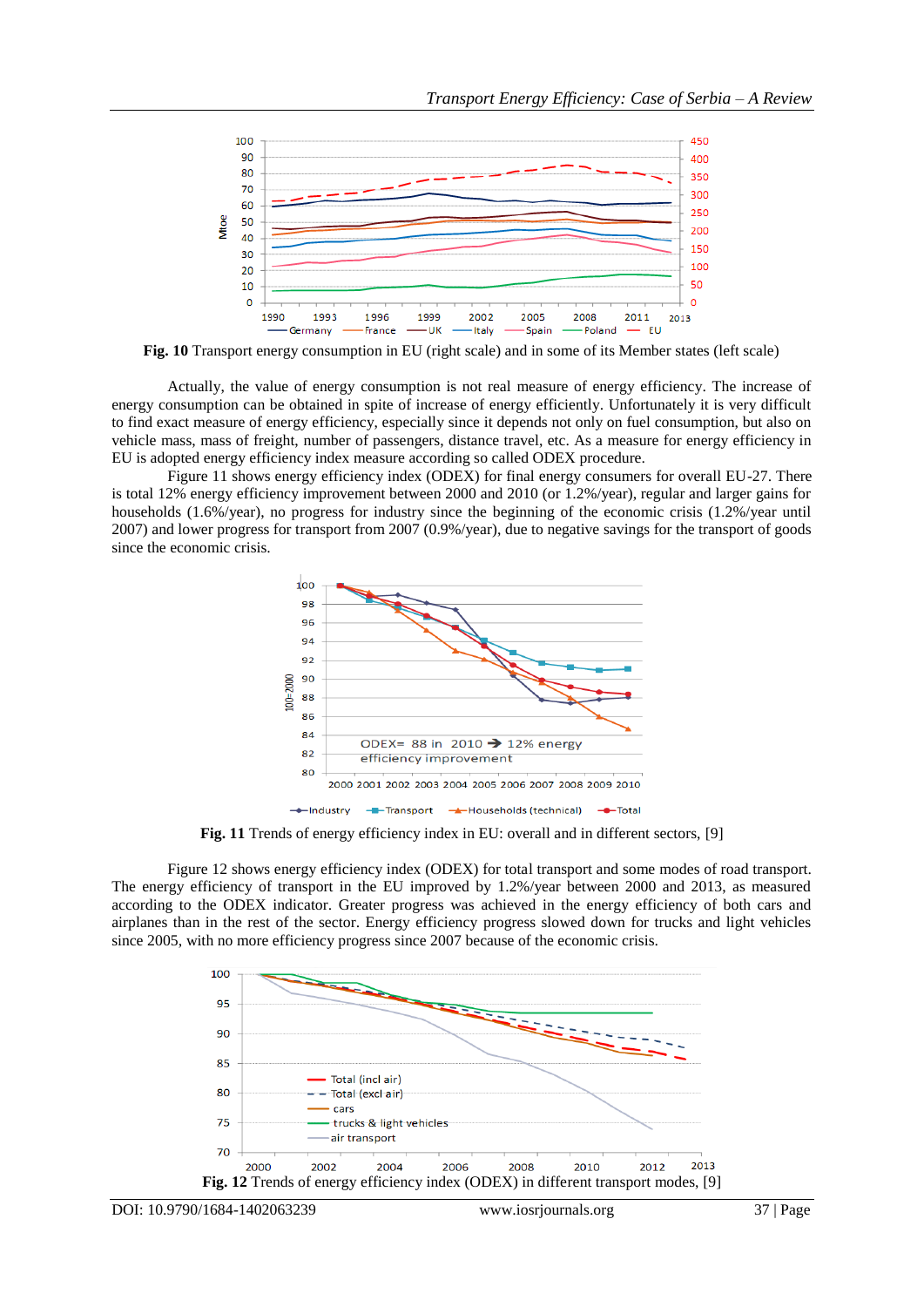Figure 13 shows the improvement of energy efficiency index in EU countries in the time period from 2000 to 2013. There are discrepancies in energy efficiency gains in EU countries: from around 2.5-3%/year in Greece and Latvia to 0.5%/year in Lithuania and Bulgaria and almost no savings in Luxembourg and Romania. Unfortunately there is not such data for Serbia since it does not precipitate in Odyssee – Mure project.



**Fig. 13** Improvement of energy efficiency index in different EU countries, [7]

### **V. Transport Energy Efficiency In Serbia**

The unfavorable energy efficiency in the transport (though there are not official data) is the result of several factors, [4]:

- Unfavorable age structure of both passenger and commercial vehicles (road 15 years, rail 31, ship 37, air - 24 years);
- Use of vehicle outdated technologies (leaded petrol, diesel D2, EURO 2/3 etc.);
- Uncontrolled and often illegal import of foreign cars of dubious origin and technical condition (especially true for the last decade);
- Use of defective vehicles:
- Failure to comply with factory instructions on use and maintenance of vehicles;
- Bad, improper and irregular maintenance of vehicles;
- Low traffic culture of road users;
- Inadequate travel distance of the vehicle use;
- Lack of awareness of drivers on rational use of vehicles;
- Poor technical control and customer service, etc.
- The traffic conditions are very often the cause of the decreased energy efficiency:
- undeveloped, outdated and inefficient road network,
- use of inappropriate infrastructure (especially in central cities, some of which are from the nineteenth century),
- lack of appropriate major arteries and bypass roads major cities,
- inadequate traffic management technology,
- frequent traffic congestion despite the low level of motorization (number of cars per 1000 inhabitants is only 244, almost half of EU average) and so on.

Adopted Energy Development Strategy until 2015, [1], has included also the measures to improve the energy efficiency of transport:

- Defining, identifying and adopting a national strategy on development of transport systems including:
- Program of transport infrastructure development program;
- Program of development of a unique and efficient transport system;
- Program of development of integrated passenger transport in urban, suburban and intercity traffic;
- Program of traffic safety including the reduction of negative environmental impact, and
- Program of the introduction of information systems.
- Alignment and harmonization of regulations in the Republic of Serbia with the EU.
- Share of energy from renewable sources in transport (10%) in 2020.
- Increasing energy efficiency in railway, road and air transport, as well as the multi-sectorial coordination and development of transport infrastructure, promotion and improvement of public transport, etc.
- Renewal of the fleet in all sectors. Incentives for purchasing new cars and discourage the use of vehicles older than 15 years. Reducing taxes on imports of certain categories of new, smaller cars and credit to stimulate new car sale from domestic production.